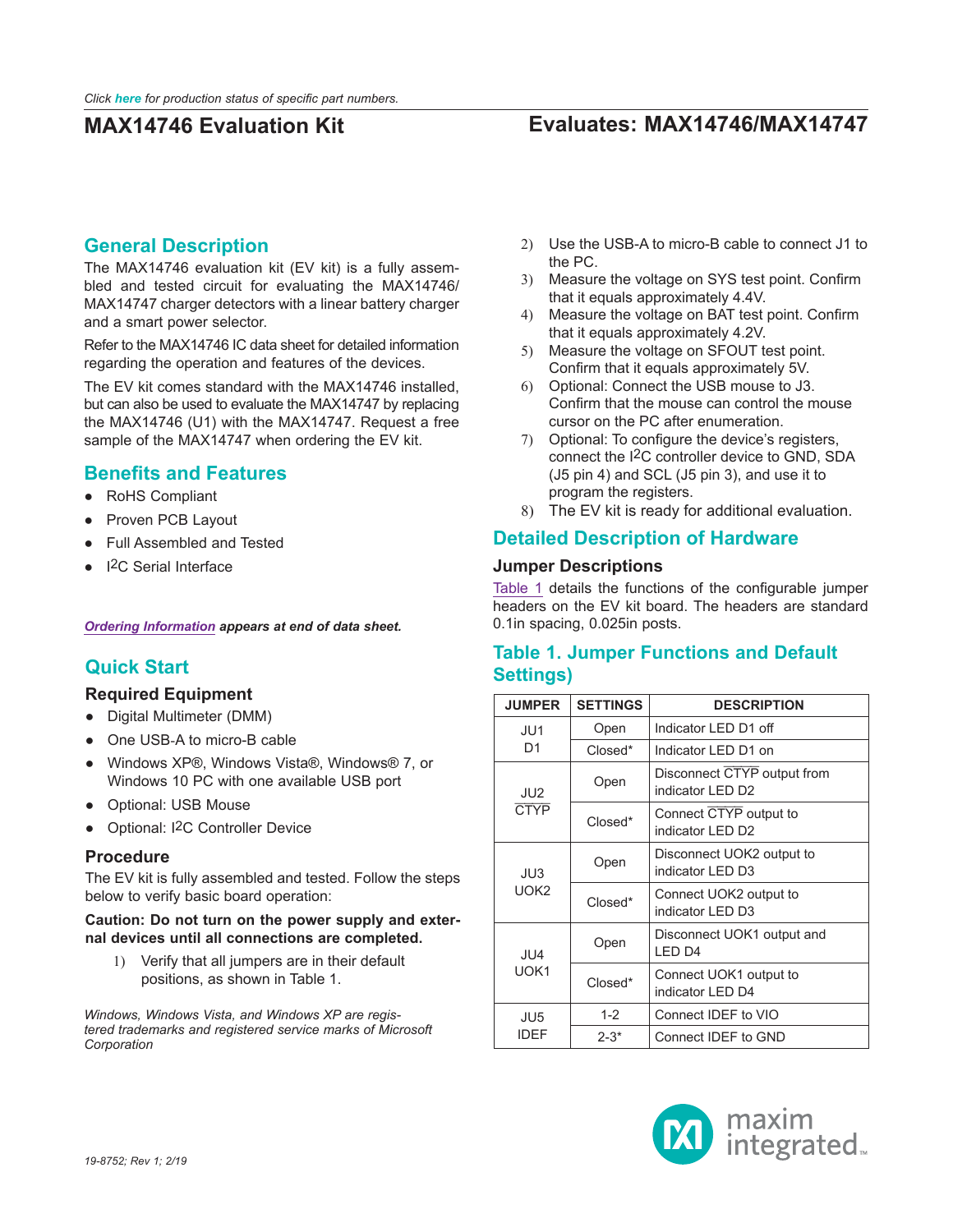## MAX14746 Evaluation Kit Evaluates: MAX14746/MAX14747

## Table 1. Jumper Functions and Default Settings) (continued)

| <b>JUMPER</b>      | <b>SETTINGS</b>       | <b>DESCRIPTION</b>                      |  |  |  |  |
|--------------------|-----------------------|-----------------------------------------|--|--|--|--|
| JU6                | $1 - 2$               | Connect FSUS to VIO                     |  |  |  |  |
| <b>FSUS</b>        | $2 - 3*$              | Connect FSUS to GND                     |  |  |  |  |
| JU7                | Open                  | Disconnect SDA from R10 (Pullup)        |  |  |  |  |
| <b>SDA</b>         | Closed*               | Connect SDA to R10 (Pullup)             |  |  |  |  |
| JU8                | $1 - 2$               | Connect THM to R14                      |  |  |  |  |
| <b>THM</b>         | $2 - 3$               | Connect THM to R16                      |  |  |  |  |
| JU9                | Open                  | Disconnect SCL from R11 (Pullup)        |  |  |  |  |
| <b>SCL</b>         | Closed*               | Connect SCL to R11 (Pullup)             |  |  |  |  |
| <b>JU10</b>        | Open                  | Disconnect INT from R12 (Pullup)        |  |  |  |  |
| <b>INT</b>         | Closed*               | Connect INT to R12 (Pullup)             |  |  |  |  |
| <b>JU11</b>        | Open                  | Disconnect VIO from VMC                 |  |  |  |  |
| <b>VMC</b>         | Closed*               | Connect VIO to VMC                      |  |  |  |  |
| <b>JU12</b>        | Open                  | Disconnect SYS from C10                 |  |  |  |  |
| <b>SYS</b>         | Closed*               | Connect SYS to C10                      |  |  |  |  |
| <b>JU13</b>        | Open                  | Disconnect BAT from Q2                  |  |  |  |  |
| <b>BAT</b>         | Closed*<br>$1-2, 3-4$ | Connect BAT to Q2                       |  |  |  |  |
| <b>JU14</b>        | Open                  | Disconnect SYS from Q2                  |  |  |  |  |
| <b>SYS</b>         | Closed*               | Connect SYS to Q2                       |  |  |  |  |
| <b>JU15</b>        | $1 - 2^*$             | Connect UOK2EXT to Q2                   |  |  |  |  |
| UOK2EXT            | $3 - 4$               | Connect UOK2EXT to JU3 (UOK2)           |  |  |  |  |
| <b>JU16</b><br>LED | Open                  | Disconnect SYS from indicator<br>D5 LED |  |  |  |  |
|                    | Closed*               | Connect SYS to indicator D5 LED         |  |  |  |  |
| <b>JU17</b>        | Open                  | Disconnect R15 from JU15 (EXT)          |  |  |  |  |
| <b>EXT</b>         | Closed*               | Connect R15 to JU15 (EXT)               |  |  |  |  |

 $*$ *Default Position* 

## **Digital Inputs and Outputs**

The bias for the logic inputs and the open-drain indicators can be provided from the VMC pin of J4 connector or from the pins 6 and 12 of J5. Install jumper JU11 to use VMC for the VIO supply.

The UOK1, UOK2, INT, CTYP, open-drain outputs use VIO supply for their respective pullup voltages. Jumpers JU1–JU4 connect the indicator LEDs D1–D4 to these open-drain flags. LED pin is another open-drain output, the status of which is reflected by indicator D5 when JU16 is installed.

UOK2/EXT pin is preconfigured by factory as either UOK2 or EXT. EXT is a push-pull output used to control the external pMOS load switch Q2. When charger is not present, EXT is high and Q2 connects SYS to BAT. Connect JU15 accordingly based on which function UOK2/EXT is preconfigured to.

IDEF and FSUS are digital inputs set by JU5 and JU6. IDEF determines if the current limit is fixed at 100mA or controlled by I2C settings (IBusLim, ILimSet, IBusDetSw bits); FSUS, if pulled high, forces the input current limit to 0A

## **USB Inferface**

The MAX14746 provides an integrated USB2.0 full-speed interface (12Mbps). This interface is accessed through the Micro-USB type-B connector, J1 and type-A connector J3. VBUS of J1 is also the power source for the U1.

### **I/O Interface Connector**

The EV kit allows accessing the digital I/O of the MAX14746 individually through three different interface connectors, J2, J4, and J5. Please refer to [Table 2](#page-1-0) thru [Table 4](#page-2-1) for the connectors pin description.

## <span id="page-1-0"></span>**Table 2. Aardvark Connector J2**

| <b>PIN</b> | <b>MAX14746</b> | <b>DESCRIPTION</b>                        |  |  |  |  |  |
|------------|-----------------|-------------------------------------------|--|--|--|--|--|
| 1          | SCL             | I <sup>2</sup> C Serial Clock Input       |  |  |  |  |  |
| 2          | <b>GND</b>      | Ground                                    |  |  |  |  |  |
| 3          | <b>SDA</b>      | I <sup>2</sup> C Serial Data Input/Output |  |  |  |  |  |
| 4          | N.C.            | Not Connected                             |  |  |  |  |  |
| 5          | N.C.            | Not Connected                             |  |  |  |  |  |
| 6          | N.C.            | Not Connected                             |  |  |  |  |  |
| 7          | <b>INT</b>      | Active-Low Interrupt Output               |  |  |  |  |  |
| 8          | N.C.            | <b>Not Connected</b>                      |  |  |  |  |  |
| 9          | N.C.            | Not Connected                             |  |  |  |  |  |
| 10         | <b>GND</b>      | Ground                                    |  |  |  |  |  |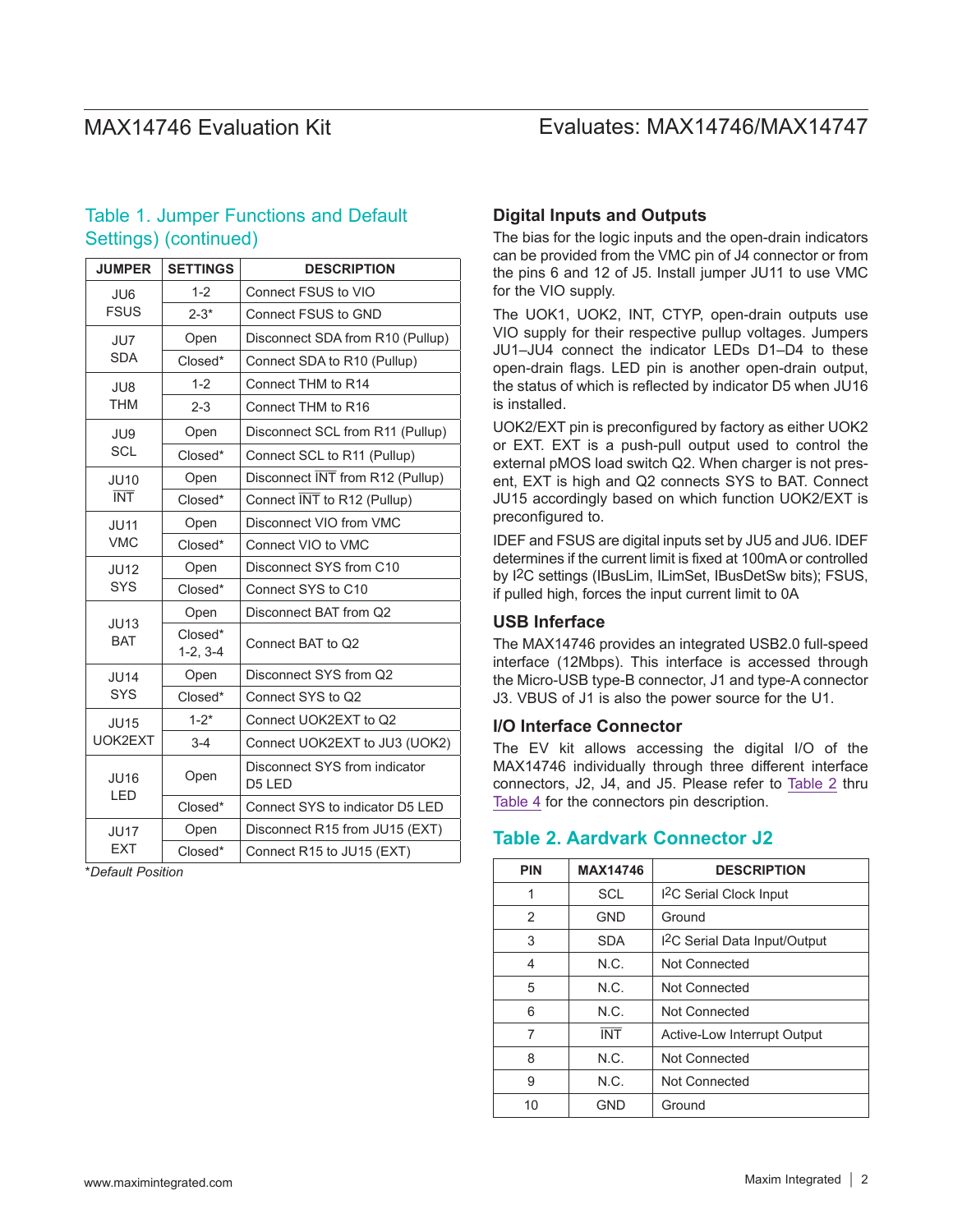# MAX14746 Evaluation Kit
Evaluates: MAX14746/MAX14747

| <b>PIN</b>        | <b>SIGNAL</b> | <b>DESCRIPTION</b>                        |  |  |  |  |  |
|-------------------|---------------|-------------------------------------------|--|--|--|--|--|
| 2                 | <b>GND</b>    | Ground                                    |  |  |  |  |  |
| 4                 | VMC           | 3.3V Supply Input                         |  |  |  |  |  |
| 10                | <b>GND</b>    | Ground                                    |  |  |  |  |  |
| 21                | <b>IDEF</b>   | <b>Current-Limit Setting Input</b>        |  |  |  |  |  |
| 22                | <b>FSUS</b>   | Force-Suspend Enable Input                |  |  |  |  |  |
| 28                | <b>INT</b>    | Active-low Interrupt Output               |  |  |  |  |  |
| 29                | <b>GND</b>    | Ground                                    |  |  |  |  |  |
| 33                | SDA           | I <sup>2</sup> C Serial Data Input/Output |  |  |  |  |  |
| 34                | SCL           | <sup>12</sup> C Serial Clock Input        |  |  |  |  |  |
| 40                | <b>GND</b>    | Ground                                    |  |  |  |  |  |
| All Other<br>Pins | N.C.          | Not Connected                             |  |  |  |  |  |

## **Table 3. 40-Pin Connector J4 Table 4. PMOD Connector J5**

<span id="page-2-1"></span>

| <b>PIN</b> | <b>MAX14746</b> | <b>DESCRIPTION</b>                       |  |  |  |  |
|------------|-----------------|------------------------------------------|--|--|--|--|
| 1          | <b>FSUS</b>     | Force-Suspend Enable Input               |  |  |  |  |
| 2          | N.C.            | Not Connected                            |  |  |  |  |
| 3          | SCL             | I <sup>2</sup> C Serial Clock Input      |  |  |  |  |
| 4          | <b>SDA</b>      | <sup>12</sup> C Serial Data Input/Output |  |  |  |  |
| 5          | <b>GND</b>      | Ground                                   |  |  |  |  |
| 6          | VIO             | 3.3V Digital Input/Output Supply         |  |  |  |  |
| 7          | <b>IDFF</b>     | <b>Current-Limit Setting Input</b>       |  |  |  |  |
| 8          | <b>INT</b>      | Active-Low Interrupt Output              |  |  |  |  |
| 9          | N.C.            | Not Connected                            |  |  |  |  |
| 10         | N.C.            | <b>Not Connected</b>                     |  |  |  |  |
| 11         | <b>GND</b>      | Ground                                   |  |  |  |  |
| 12         | VIO             | Digital Interface Supply                 |  |  |  |  |

# <span id="page-2-0"></span>**Ordering Information**

| <b>PART</b>    | <b>TYPE</b> |
|----------------|-------------|
| MAX14746EVKIT# | FV Kit      |

#*Denotes RoHS compliant.*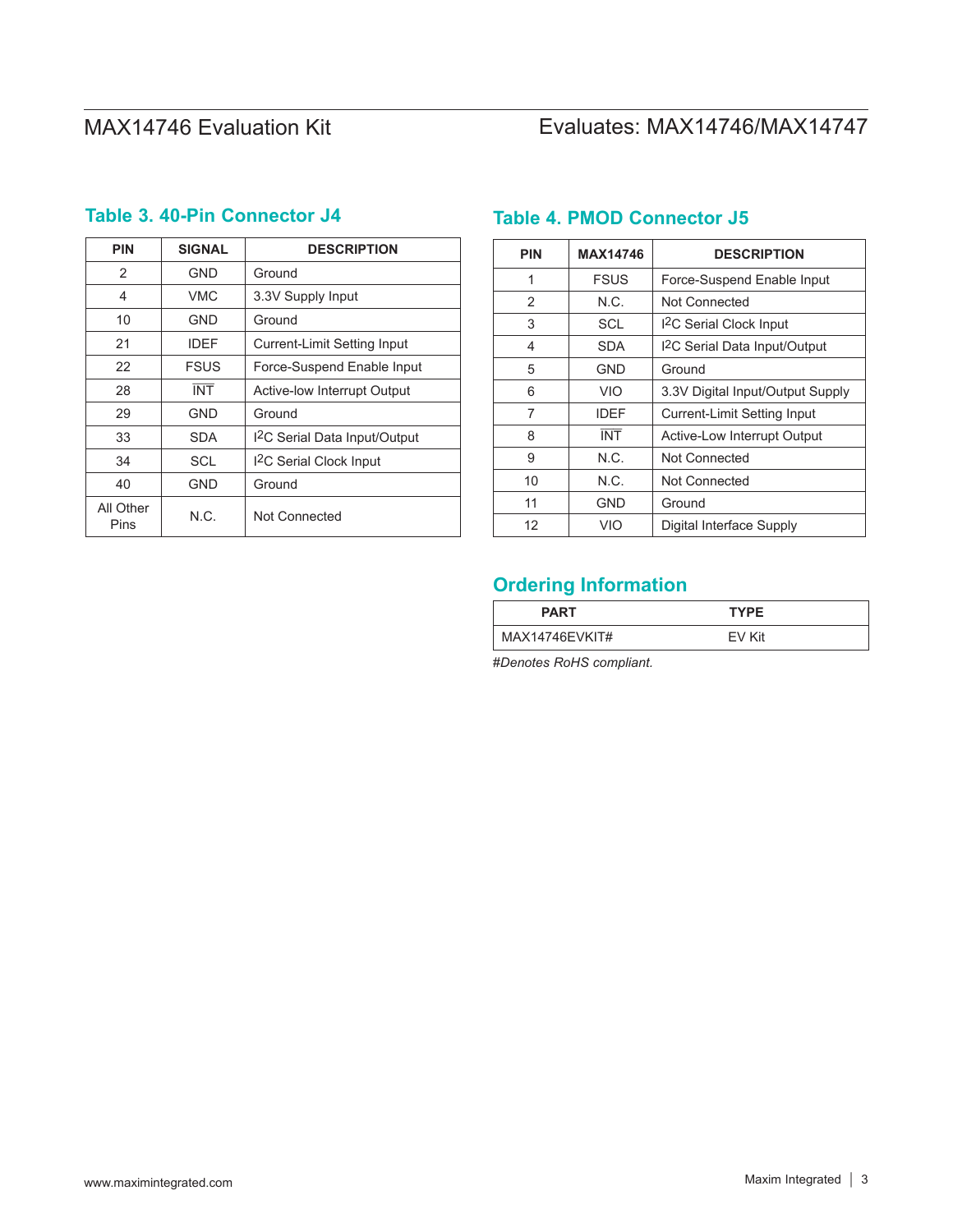# MAX14746 Evaluation Kit
Evaluates: MAX14746/MAX14747

## **MAX14746 EV Kit Bill of Materials**

| <b>ITEM</b> | <b>REF DES</b>                   | DNI/ |                | <b>DNP QTY MFG PART #</b>          | <b>MFTR</b>         | <b>VALUE</b>             | <b>DESCRIPTION</b>                                         |
|-------------|----------------------------------|------|----------------|------------------------------------|---------------------|--------------------------|------------------------------------------------------------|
|             |                                  |      |                |                                    |                     |                          | TEST POINT; PIN DIA=0.125IN;                               |
|             |                                  |      |                |                                    |                     |                          | TOTAL LENGTH=0.445IN; BOARD                                |
|             |                                  |      |                |                                    |                     |                          | HOLE=0.063IN; ORANGE;                                      |
|             |                                  |      |                |                                    |                     |                          | PHOSPHOR BRONZE WIRE                                       |
|             | 1 BAT. THM                       |      | $\overline{2}$ |                                    | 5013 KEYSTONE       | N/A                      | <b>SILVER PLATE FINISH:</b>                                |
|             |                                  |      |                |                                    |                     |                          | TEST POINT: PIN DIA=0.125IN:                               |
|             |                                  |      |                |                                    |                     |                          | TOTAL LENGTH=0.445IN; BOARD                                |
|             |                                  |      |                |                                    |                     |                          | HOLE=0.063IN; WHITE;                                       |
|             | BAT MON,                         |      |                |                                    |                     |                          | PHOSPHOR BRONZE WIRE                                       |
|             | 2 SYS MON                        |      | $\overline{2}$ |                                    | 5012 KEYSTONE       | N/A                      | <b>SILVER PLATE FINISH:</b>                                |
|             |                                  |      |                | C0603X5R160-105KNP;                | VENKEL              |                          | CAPACITOR; SMT; 0603;<br>CERAMIC; 1uF; 16V; 10%; X5R; -    |
|             |                                  |      |                | EMK107BJ105KA;                     | LTD./TAIYO          |                          | 55degC to + 85degC; 0 +/-15%                               |
|             |                                  |      |                | C1608X5R1C105K;                    | YUDEN/TDK/M         |                          | degC MAX.USE 20-0001u-63 FOR                               |
|             | 3 C1, C6-C8                      |      |                | 4 GRM188R61C105K                   | URATA               | 1UF                      | <b>NEW DESIGN</b>                                          |
|             |                                  |      |                |                                    |                     |                          | CAPACITOR; SMT (1206);                                     |
|             |                                  |      |                |                                    | <b>SAMSUNG</b>      |                          | CERAMIC CHIP; 10UF; 16V;                                   |
|             |                                  |      |                |                                    | <b>ELECTRONIC</b>   |                          | TOL=10%; TG=-55 DEGC TO +125                               |
|             | 4 C <sub>2</sub> -C <sub>5</sub> |      |                | 4 CL31B106KOHNNN                   | s                   | 10UF                     | DEGC: TC=X7R                                               |
|             |                                  |      |                |                                    | <b>MURATA:</b>      |                          |                                                            |
|             |                                  |      |                | GRM21BR71H105KA12;                 | <b>SAMSUNG</b>      |                          | CAPACITOR; SMT (0805);                                     |
|             |                                  |      |                | CL21B105KBFNNNE:                   | <b>ELECTRONIC</b>   |                          | CERAMIC CHIP; 1UF; 50V;                                    |
|             |                                  |      |                | C2012X7R1H105K085AC; S; TDK; TAIYO |                     |                          | TOL=10%; TG=-55 DEGC TO +125                               |
|             | 5 C <sub>9</sub>                 |      |                | 1 UMK212B7105KG                    | YUDEN               | 1UF                      | DEGC: TC=X7R                                               |
|             |                                  |      |                |                                    |                     |                          | CAPACITOR; SMT (7343);                                     |
|             |                                  |      |                |                                    |                     |                          | TANTALUM CHIP; 47UF; 16V;                                  |
|             | 6 C10                            |      |                | 1 T494D476K016AT                   | <b>KEMET</b>        | 47UF                     | TOL=10%; MODEL=T494 SERIES<br>CAPACITOR; SMT (1206);       |
|             |                                  |      |                |                                    | SAMSUNG             |                          | CERAMIC CHIP; 2.2UF; 50V;                                  |
|             |                                  |      |                |                                    | <b>ELECTRONIC</b>   |                          | TOL=10%; TG=-55 DEGC TO +125                               |
|             | 7 C <sub>11</sub>                |      | 1              | CL31B225KBHNNN                     | s                   | 2.2UF                    | DEGC: TC=X7R                                               |
|             |                                  |      |                |                                    |                     |                          | <b>TESTPOINT WITH 1.80MM HOLE</b>                          |
|             | 8 VB, CAP, SYS                   |      | 3 <sup>1</sup> |                                    | 5010 KEYSTONE       | N/A                      | DIA, RED, MULTIPURPOSE;                                    |
|             |                                  |      |                |                                    |                     |                          | DIODE; LED; 1101W SERIES;                                  |
|             |                                  |      |                |                                    | <b>STANLEY</b>      |                          | GREEN; SMT (1206); VF=2.1V;                                |
|             | 9 D1-D4, D6                      |      |                | 5 PG1101W                          | ELECTRIC CO PG1101W |                          | $IF=0.03A$                                                 |
|             |                                  |      |                |                                    | LUMEX               |                          | DIODE; LED; 635NM RED LED;                                 |
|             |                                  |      |                |                                    | OPTOCOMPO           |                          | MILKY WHITE DIFFUSED LENS;                                 |
|             | 10 D <sub>5</sub>                |      |                | 1 SML-LX1206IW                     | <b>NENTS INC</b>    |                          | SML-LX1206IW RED; SMT (1206); VF=2V; IF=0.1A               |
|             |                                  |      |                |                                    |                     |                          |                                                            |
|             |                                  |      |                |                                    |                     |                          | CONNECTOR; FEMALE; SMT; USB<br>MICRO B-TYPE; BOTTOM MOUNT; |
|             |                                  |      |                |                                    | HIROSE              |                          | RIGHT ANGLE; 5PINS; -30 DEGC                               |
|             |                                  |      |                |                                    | ELECTRIC CO         |                          | TO +85 DEGC; WITH OPTION TO                                |
|             | $11$ J1                          |      |                | 1 ZX62-B-5PA                       | LTD.                | ZX62-B-5PA               | <b>CONNECT SHIELD PINS</b>                                 |
|             |                                  |      |                |                                    |                     |                          |                                                            |
|             |                                  |      |                |                                    | TE                  |                          | CONNECTOR; MALE; THROUGH                                   |
|             |                                  |      |                |                                    | <b>CONNECTIVIT</b>  |                          | HOLE: AMP LATCH LOW PROFILE                                |
|             | 12 J <sub>2</sub>                |      |                | 15104338-1                         | Y                   | 5104338-1                | HEADER; STRAIGHT; 10PINS                                   |
|             |                                  |      |                |                                    |                     |                          |                                                            |
|             |                                  |      |                |                                    |                     |                          | CONNECTOR; FEMALE; THROUGH                                 |
|             |                                  |      |                |                                    |                     |                          | 896-43-004-90- HOLE; USB RECEPTACLE; 896                   |
|             | 13 J <sub>3</sub>                |      |                | 1896-43-004-90-000000              | MILL-MAX            | 000000                   | SERIES; RIGHT ANGLE; 4PINS                                 |
|             |                                  |      |                |                                    | <b>SULLINS</b>      |                          | CONNECTOR; MALE; THROUGH                                   |
|             |                                  |      |                | 1 SBH11-PBPC-D20-ST-BK             | <b>ELECTRONIC</b>   | SBH11-PBPC-<br>D20-ST-BK | HOLE; HEADER CONNECTOR;<br>STRAIGHT; 40PINS                |
|             | 14 J4                            |      |                |                                    | S CORP.             |                          | CONNECTOR; THROUGH HOLE;                                   |
|             |                                  |      |                |                                    |                     | TSW-106-08-S-            | DOUBLE ROW; RIGHT ANGLE;                                   |
|             | 15 J <sub>5</sub>                |      |                | 1 TSW-106-08-S-D-RA                | SAMTEC              | D-RA                     | 12PINS;                                                    |
|             |                                  |      |                |                                    |                     |                          | KIT; ASSY-STANDOFF1/2IN; 1PC.                              |
|             |                                  |      |                |                                    |                     |                          | STANDOFF/FEM/HEX/4-                                        |
|             |                                  |      |                |                                    |                     |                          | 40/(1/2IN)/ALUMINUM; 1PC.                                  |
|             |                                  |      |                | EVKIT_STANDOFF_4-                  |                     |                          | EVKIT_STAND SCREW/PHL/PAN/4-40/(3/8IN)/18-8                |
|             | 16 J6-J9                         |      |                | 4 40 1/2                           |                     |                          | OFF_4-40_1/2 STAINLESS STEEL                               |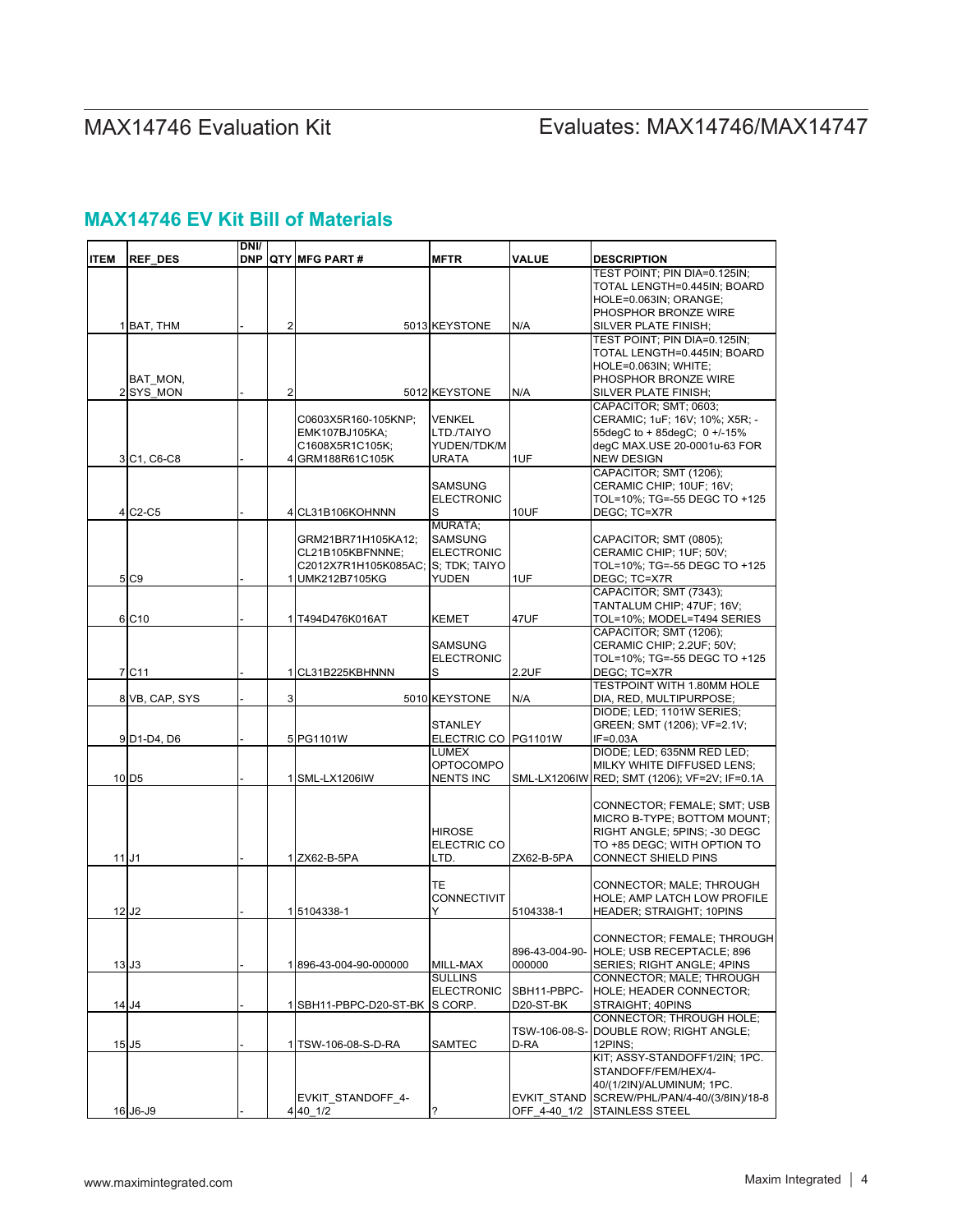# **MAX14746 EV Kit Schematics**

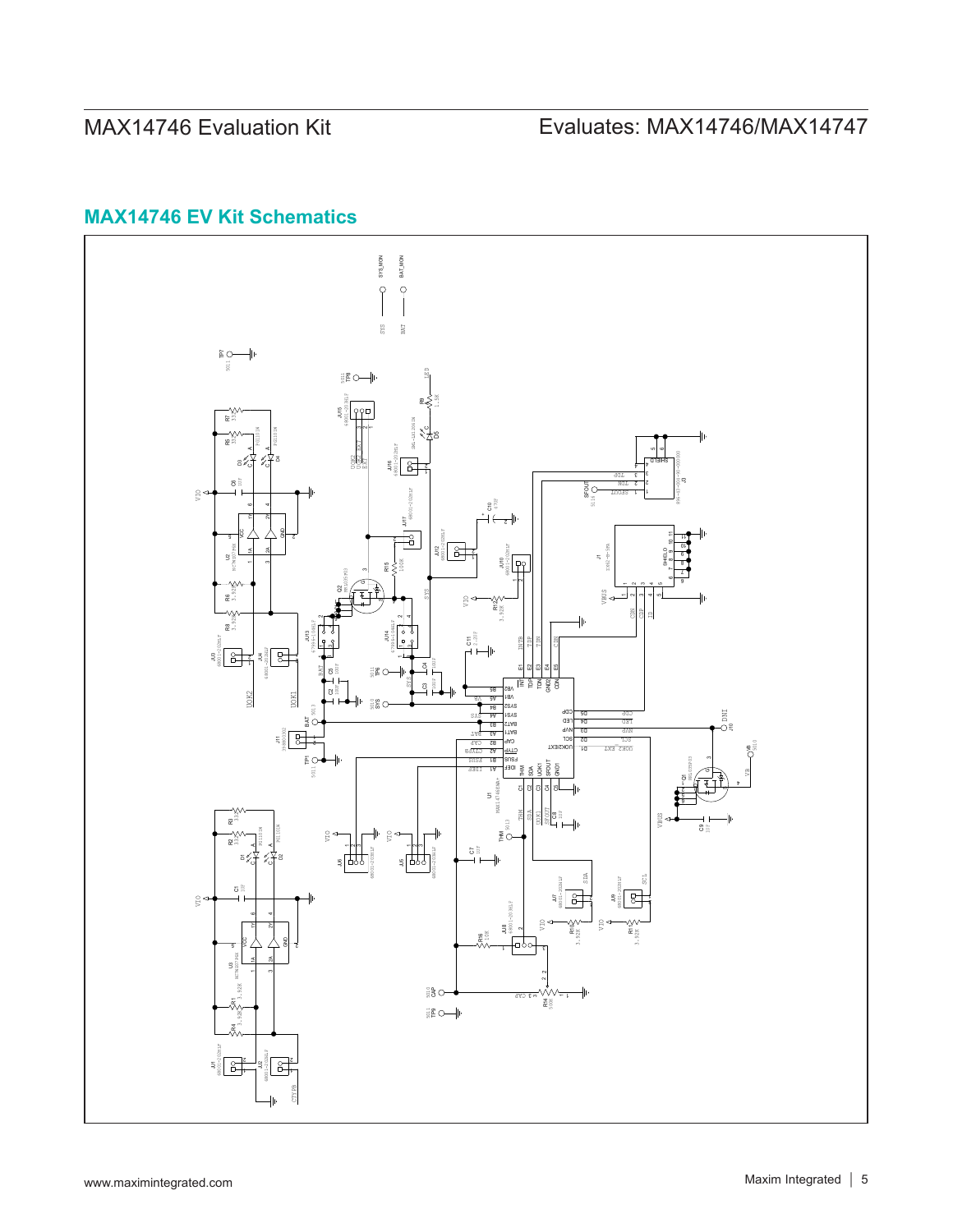# MAX14746 Evaluation Kit
Evaluation Evaluates: MAX14746/MAX14747

# **MAX14746 EV Kit Schematics (continued)**

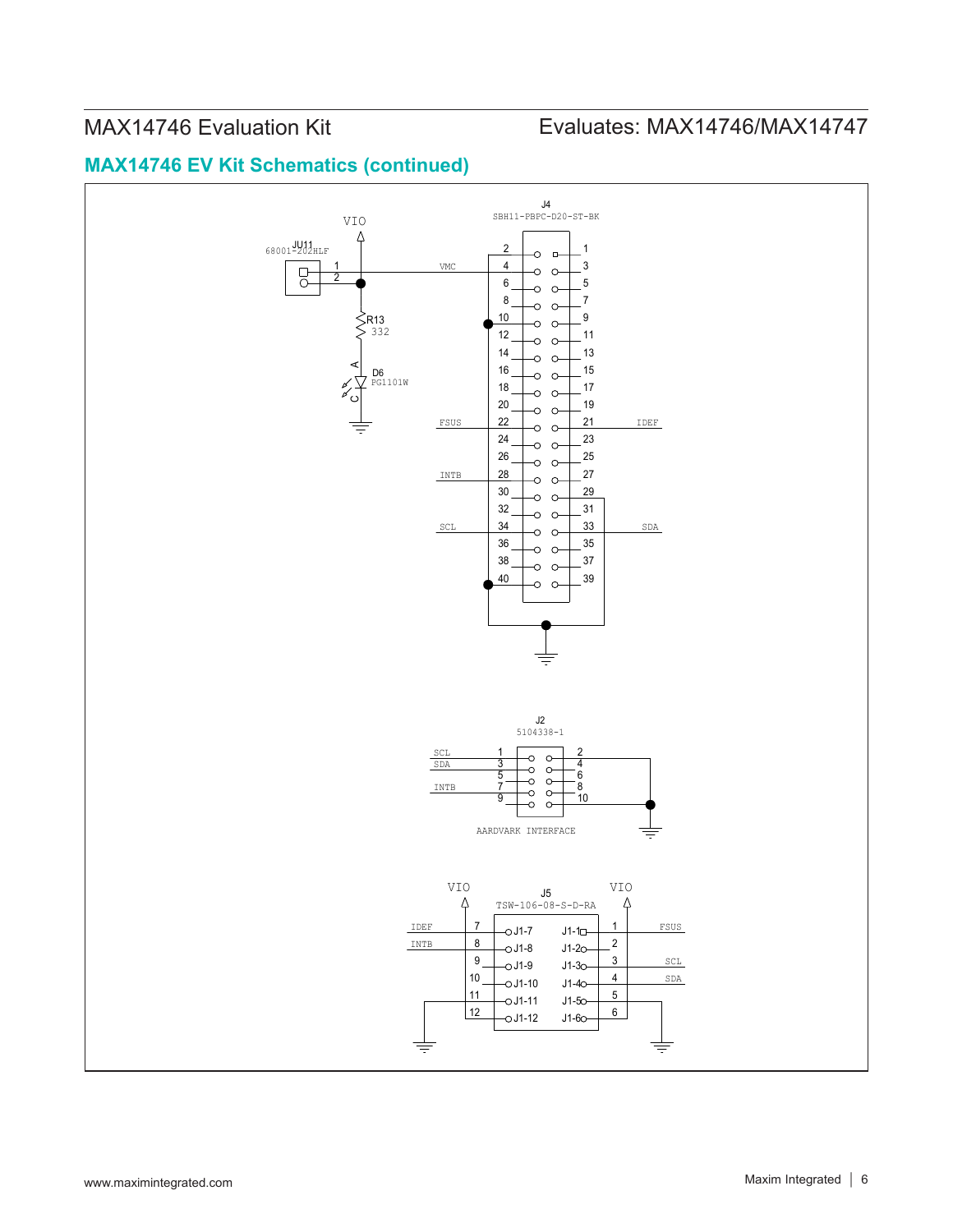# **MAX14746 EV Kit PCB Layouts**





*MAX14746 EV Kit—Top Silkscreen*

*MAX14746 EV Kit—Top*



*MAX14746 EV Kit—Internal 2*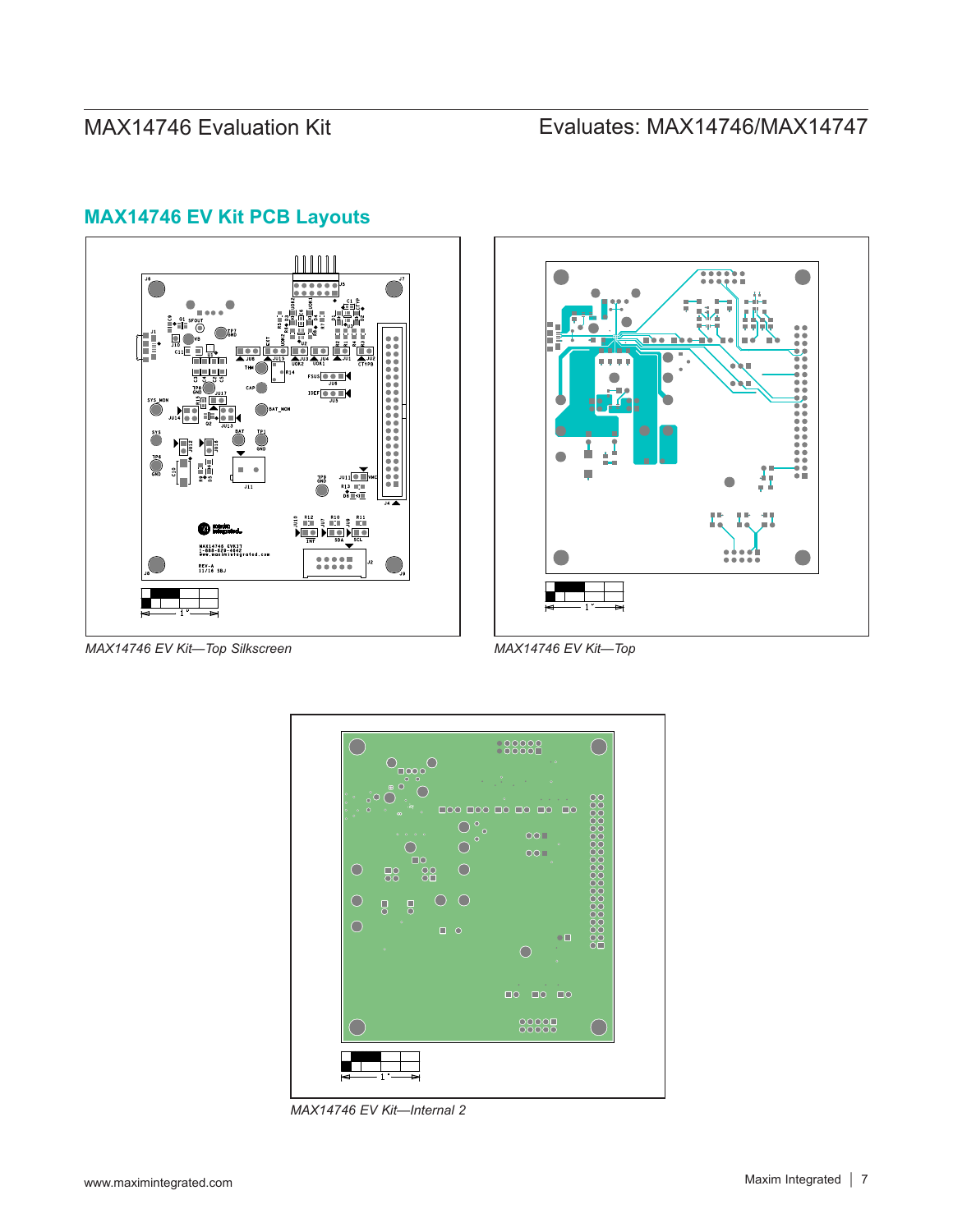# MAX14746 Evaluation Kit
Evaluates: MAX14746/MAX14747



## **MAX14746 EV Kit PCB Layouts (continued)**



*MAX14746 EV Kit—Bottom Silkscreen*





*MAX14746 EV Kit—Internal 1*